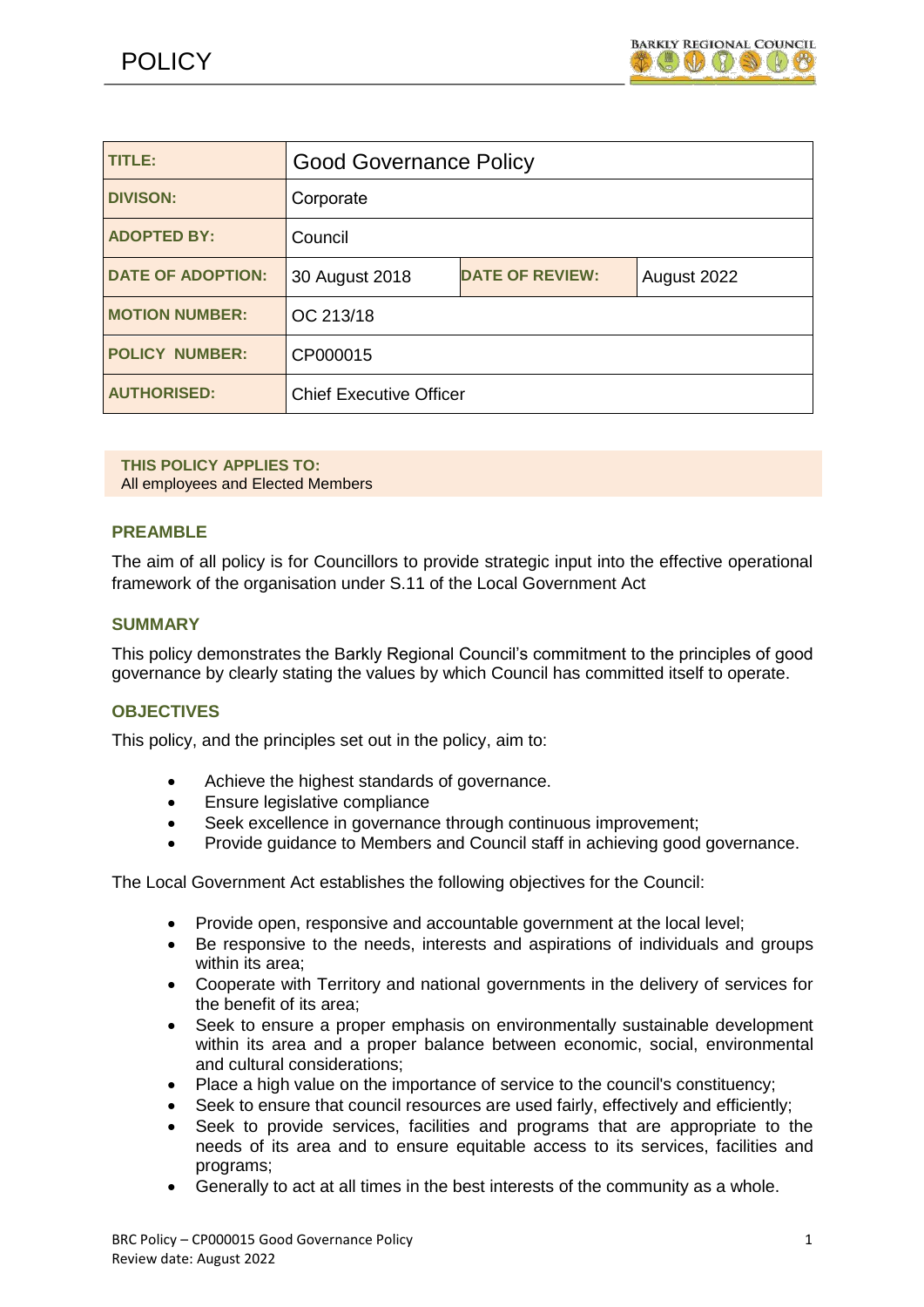# **BACKGROUND**

The practice of good governance is increasingly seen as critical for ensuring that organisations operate within a legal and ethical framework, that decisions are taken in the interests of stakeholders, and that the organisation behaves as a responsible corporate citizen.

# **POLICY STATEMENT**

# *Flags*

Council will maintain suitable Flags for use on appropriate occasions. The flags raised at the Council Chambers on a daily basis are as follows:

- Australian National Flag
- Northern territory Flag
- Aboriginal Flag

# *Logo*

The base line for our Council logo is the "McDouall Ranges" north of Tennant Creek. There is a row of symbols starting with the Sandover Lily which represents the Urapuntja or Utopia region, the Lizard which symbolises Nyinkka, a sacred symbol in Tennant Creek, and Emu which characterises Elliott and the surrounding region.

The footprint in the centre represents humanity – all of the people of the Barkly – with the Bat representing Alpurrurulam, Kangaroo characterising Ampilatwatja and Dingo a sacred symbol for Ali Curung.

# *Roles and Responsibilities*

The Council will:

- Ensure, in partnership with the CEO, that the Council has appropriate knowledge and skills to provide leadership to Barkly Regional Council.
- Ensure that a CEO is engaged by the Council in accordance with the Local Government Act.
- Undertake a review of the Council performance.
- Ensure the requirements of the Local Government Act are met by the Council.

The Chief Executive Officer (CEO) will:

- Ensure that the council's policies, plans and lawful decisions are implemented; and
- Undertake the day-to-day management of the council's operations (including the management of council staff);
- Provide or obtain for the council the information and advice the council reasonably requires for effectively carrying out its functions;
- Ensure that the council's constituency is kept properly informed about council policies, programs and decisions and to ensure that appropriate and prompt responses are given to specific requests for information;
- Ensure that the council's assets and resources are properly managed and maintained;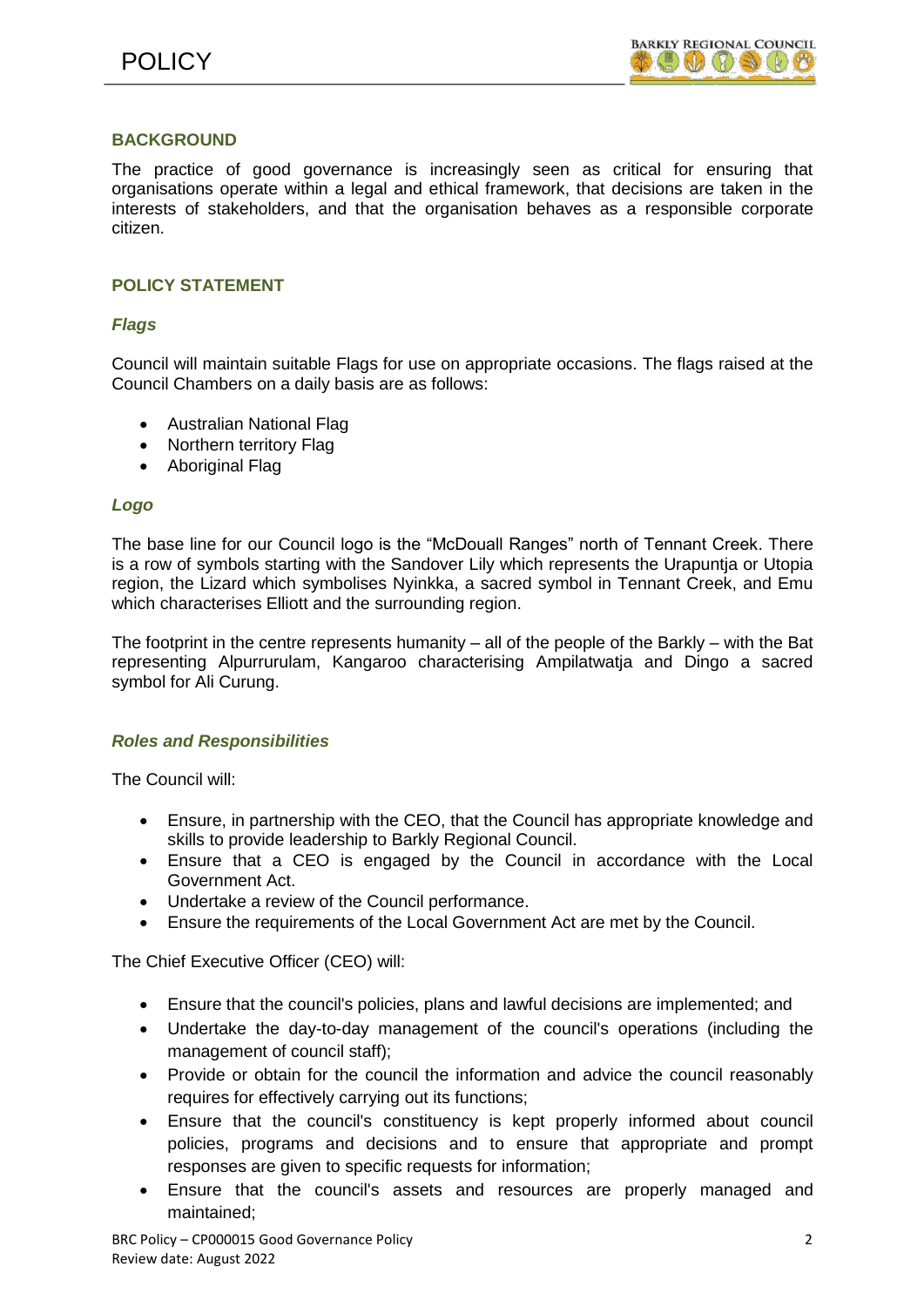- Ensure that proper standards of financial management are maintained and, in particular, proper controls over expenditure;
- Ensure that financial and other records are properly made and maintained;
- Appoint, manage and, where necessary, terminate the appointment of council staff (other than the CEO);
- Carry out other functions delegated to the CEO by the council or assigned to the CEO under this or any other Act.

# *Decision Making*

Under the Local Government Act, Council is required to either make decisions or delegate the decision-making power to a local authority, a Council committee, a local government subsidiary or the Chief Executive Officer. Barkly Regional Council holds monthly Council meetings on the last Thursday of each month.

# *Confidential matters*

Some matters must be considered in confidence. Reasons why some decisions need to be confidential include decisions involving personal circumstances of a resident, or situations where publicly disclosed information may cause commercial prejudice or confer an unfair commercial advantage on any person.

In order to promote transparency and accountability required for good governance, these provisions are applied only to matters that require high level of confidentiality.

# *Regional and Long Term Strategic Plan*

In order to plan for new initiatives and services in advance, Council must maintain a Plan for the whole Barkly Region.

New plans are prepared by the staff for consideration and adoption by Council during the first year of each new Council. Current plans will be reviewed, evaluated and adjusted annually.

# *Customer Service*

This policy specifically deals with customer requests and not complaints against Council staff or services.

- All customer requests must be recorded and investigated.
- Anonymous requests will be recorded and linked separately.
- Any request considered to be of a sensitive nature must be referred to the Chief Executive Officer along with the reasons why the request is believed to be so.
- Customer requests will be responded to in accordance with the stipulated time frames.
- All correspondence and contact with Members will be treated in accordance with standard customer service response and action procedures.

# *Additional functions*

That pursuant to Section 12(2) of the Local Government Act , the Council determines that it will exercise the following functions: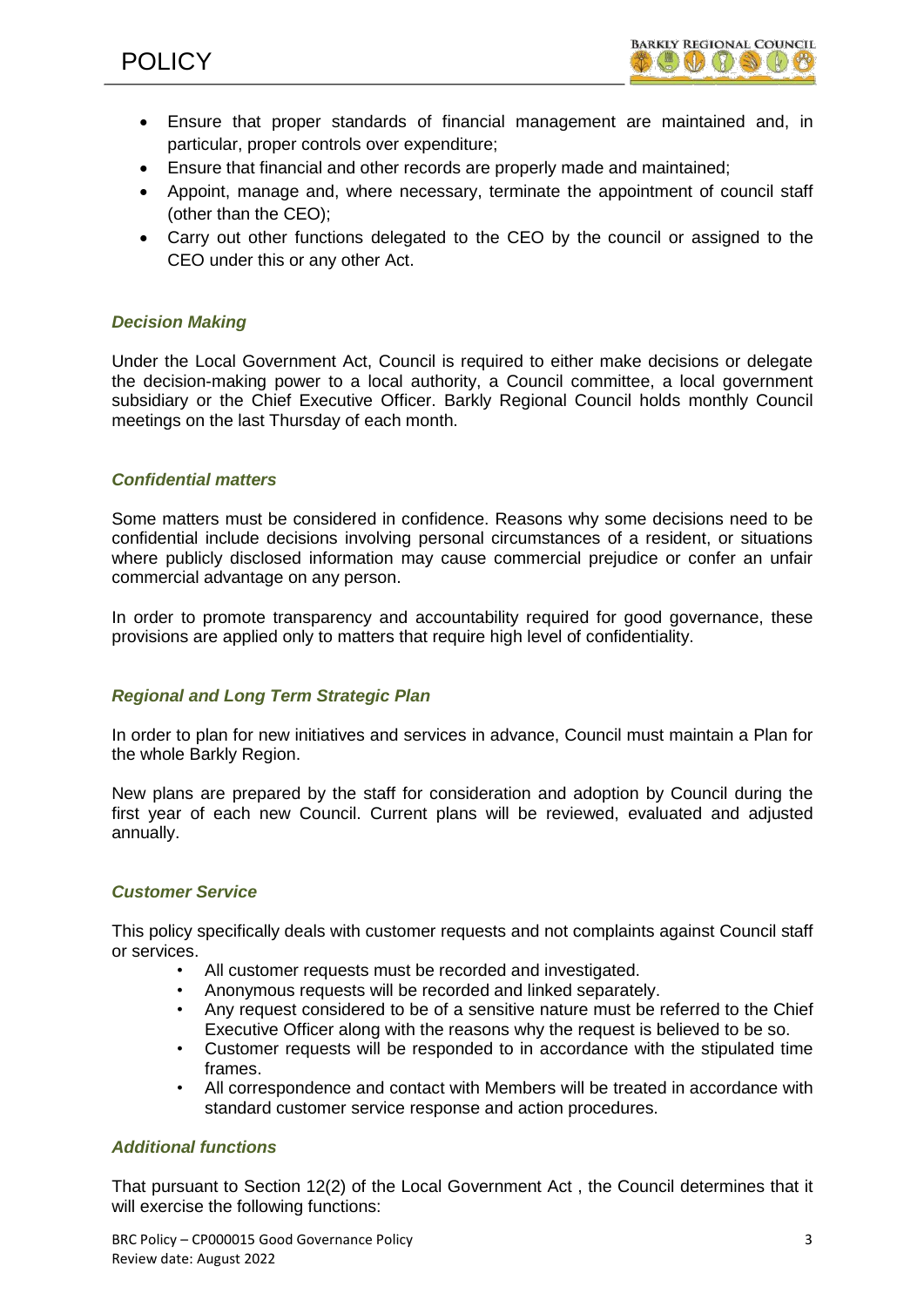

- (a) to promote its area as a location for appropriate industries or commence or as an attractive tourist destination; and
- (b) to establish or support organisations or programs that benefit the Council area.

#### *Characteristics of Good Governance*

The characteristics of good governance are:

- It is participatory
- It is consensus-oriented
- It is accountable
- It is transparent
- It is responsive
- It is effective and efficient
- It is equitable and inclusive
- It is law-abiding

# *Principles of Good Governance*

Council will apply the following principles:

- Council decision-making will exhibit transparency, honesty and probity;
- Decisions will be made that that represent the best long-term interest of the whole area;
- Members will respect the decisions of the majority;
- Members will be accountable for the development of policy and the strategic direction of the Council;
- The CEO and Council officers will be accountable for the implementation of Council policy and decisions except where they apply exclusively to Elected Members;
- All Members and Council staff will observe the Code of Conduct in spirit and in letter.

#### *Key Elements of Good Governance*

The four key elements of good governance which Council will apply are:

#### *Ethics and Values*

Ethics are the moral principles by which any particular person or organisation is guided; the rules of conduct recognized in a particular profession or area of human life.

Setting an appropriate standard of ethics is an important factor in establishing and enforcing a high ethical culture. It helps Council reduce fraud, corruption, maladministration and wastage and ensures that Council has the respect of the community.

#### *Risk Management and Internal Control*

In order to achieve its objectives and operate effectively and in accordance with sound governance principles, Council needs to be aware of key risks that it faces and needs to have appropriate controls in place to deal with those risks.

#### *Decision-making Processes*

Sound decision-making processes that comply with the principles of good governance will help Council's individual decisions to withstand scrutiny by regulators, courts, the media and those affected by the decisions.

#### *Monitoring and Review*

These processes are important to ensure that Council is operating appropriately and that Council and people at council are accountable for their actions. Monitoring and review also helps to ensure that Council can react to changes in its environment efficiently and effectively.